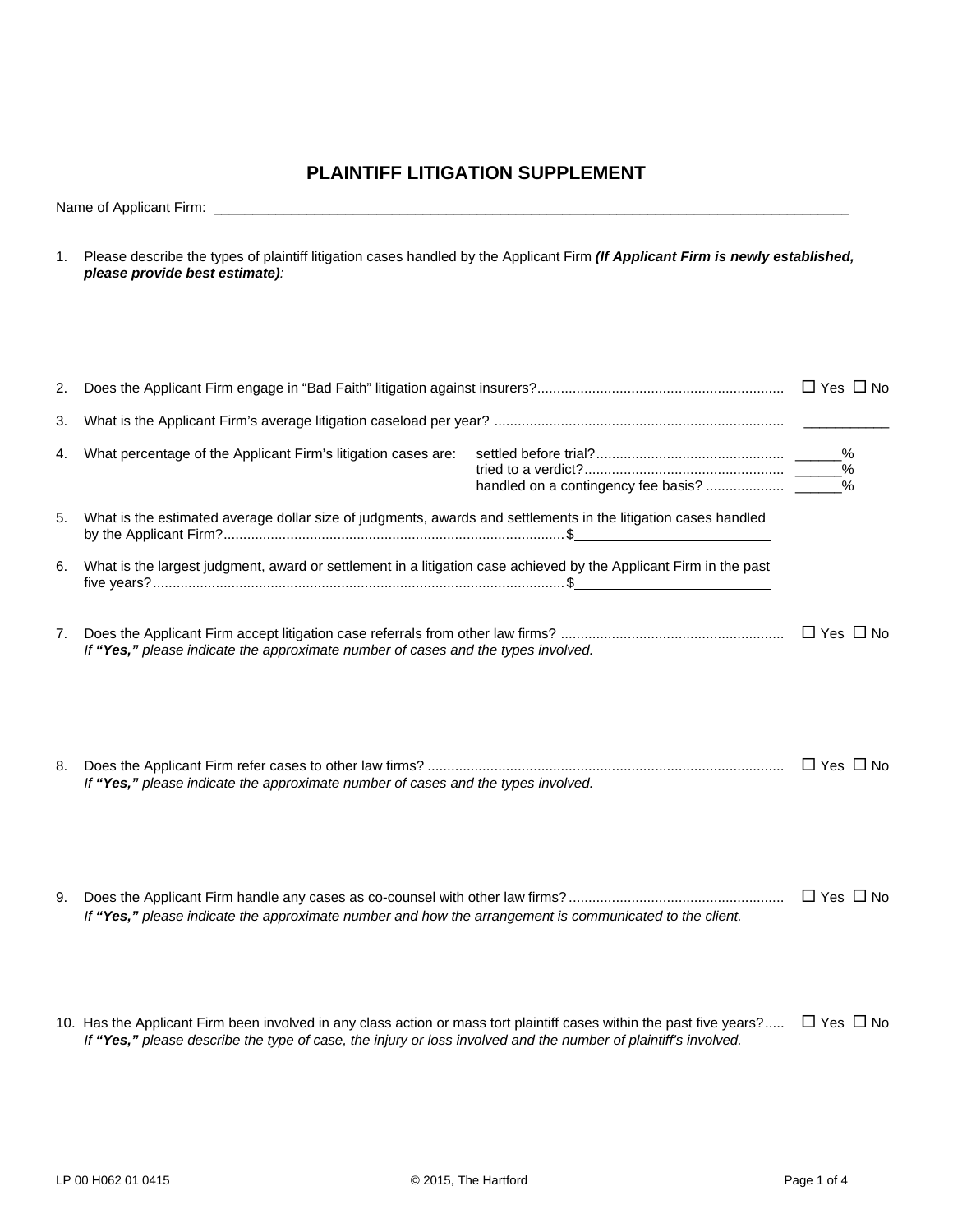**ALABAMA APPLICANTS: ANY PERSON WHO KNOWINGLY PRESENTS A FALSE OR FRAUDULENT CLAIM FOR PAYMENT OF A LOSS OR BENEFIT OR WHO KNOWINGLY PRESENTS FALSE INFORMATION IN AN APPLICATION FOR INSURANCE IS GUILTY OF A CRIME AND MAY BE SUBJECT TO RESTITUTION FINES OR CONFINEMENT IN PRISON, OR ANY COMBINATION THEREOF.**

**ARKANSAS APPLICANTS: ANY PERSON WHO KNOWINGLY PRESENTS A FALSE OR FRAUDULENT CLAIM FOR PAYMENT OF A LOSS OR BENEFIT OR KNOWINGLY PRESENTS FALSE INFORMATION IN AN APPLICATION FOR INSURANCE IS GUILTY OF A CRIME AND MAY BE SUBJECT TO FINES AND CONFINEMENT IN PRISON.** 

**COLORADO APPLICANTS: IT IS UNLAWFUL TO KNOWINGLY PROVIDE FALSE, INCOMPLETE, OR MISLEADING FACTS OR INFORMATION TO AN INSURANCE COMPANY FOR THE PURPOSE OF DEFRAUDING OR ATTEMPTING TO DEFRAUD THE COMPANY. PENALTIES MAY INCLUDE IMPRISONMENT, FINES, DENIAL OF INSURANCE, AND CIVIL DAMAGES. ANY INSURANCE COMPANY OR AGENT OF AN INSURANCE COMPANY WHO KNOWINGLY PROVIDES FALSE, INCOMPLETE, OR MISLEADING FACTS OR INFORMATION TO A POLICY HOLDER OR CLAIMANT FOR THE PURPOSE OF DEFRAUDING OR ATTEMPTING TO DEFRAUD THE POLICY HOLDER OR CLAIMANT WITH REGARD TO A SETTLEMENT OR AWARD PAYABLE FROM INSURANCE PROCEEDS SHALL BE REPORTED TO THE COLORADO DIVISION OF INSURANCE WITHIN THE DEPARTMENT OF REGULATORY AGENCIES.** 

**DISTRICT OF COLUMBIA APPLICANTS: IT IS A CRIME TO PROVIDE FALSE OR MISLEADING INFORMATION TO AN INSURER FOR THE PURPOSE OF DEFRAUDING THE INSURER OR ANY OTHER PERSON. PENALTIES INCLUDE IMPRISONMENT AND/OR FINES. IN ADDITION, AN INSURER MAY DENY INSURANCE BENEFITS IF FALSE INFORMATION MATERIALLY RELATED TO A CLAIM WAS PROVIDED BY THE APPLICANT.** 

**FLORIDA APPLICANTS: ANY PERSON WHO KNOWINGLY AND WITH INTENT TO INJURE, DEFRAUD OR DECEIVE ANY INSURER FILES A STATEMENT OF CLAIM OR AN APPLICATION CONTAINING ANY FALSE, INCOMPLETE, OR MISLEADING INFORMATION IS GUILTY OF A FELONY OF THE THIRD DEGREE.** 

**HAWAII APPLICANTS: FOR YOUR PROTECTION, HAWAII LAW REQUIRES YOU TO BE INFORMED THAT PRESENTING A FRAUDULENT CLAIM FOR PAYMENT OF A LOSS OR BENEFIT IS A CRIME PUNISHABLE BY FINES OR IMPRISONMENT, OR BOTH.** 

**KANSAS APPLICANTS: A " FRAUDULENT INSURANCE ACT " MEANS AN ACT COMMITTED BY ANY PERSON WHO, KNOWINGLY AND WITH INTENT TO DEFRAUD, PRESENTS, CAUSES TO BE PRESENTED OR PREPARES WITH KNOWLEDGE OR BELIEF THAT IT WILL BE PRESENTED TO OR BY AN INSURER, PURPORTED INSURER, BROKER OR ANY AGENT THEREOF, ANY WRITTEN STATEMENT AS PART OF, OR IN SUPPORT OF, AN APPLICATION FOR THE ISSUANCE OF, OR THE RATING OF AN INSURANCE POLICY FOR PERSONAL OR COMMERCIAL INSURANCE, OR A CLAIM FOR PAYMENT OR OTHER BENEFIT PURSUANT TO AN INSURANCE POLICY FOR COMMERCIAL OR PERSONAL INSURANCE WHICH SUCH PERSON KNOWS TO CONTAIN MATERIALLY FALSE INFORMATION CONCERNING ANY FACT MATERIAL THERETO; OR CONCEALS, FOR THE PURPOSE OF MISLEADING, INFORMATION CONCERNING ANY FACT MATERIAL THERETO.** 

**KENTUCKY APPLICANTS: ANY PERSON WHO KNOWINGLY AND WITH INTENT TO DEFRAUD ANY INSURANCE COMPANY OR OTHER PERSON FILES AN APPLICATION FOR INSURANCE CONTAINING ANY MATERIALLY FALSE INFORMATION OR CONCEALS FOR THE PURPOSE OF MISLEADING, INFORMATION CONCERNING ANY FACT MATERIAL THERETO COMMITS A FRAUDULENT INSURANCE ACT, WHICH IS A CRIME.** 

**LOUISIANA APPLICANTS: ANY PERSON WHO KNOWINGLY PRESENTS A FALSE OR FRAUDULENT CLAIM FOR PAYMENT OF A LOSS OR BENEFIT OR KNOWINGLY PRESENTS FALSE INFORMATION IN AN APPLICATION FOR INSURANCE IS GUILTY OF A CRIME AND MAY BE SUBJECT TO FINES AND CONFINEMENT IN PRISON.** 

**MAINE APPLICANTS: IT IS A CRIME TO KNOWINGLY PROVIDE FALSE, INCOMPLETE OR MISLEADING INFORMATION TO AN INSURANCE COMPANY FOR THE PURPOSE OF DEFRAUDING THE COMPANY. PENALTIES MAY INCLUDE IMPRISONMENT, FINES OR A DENIAL OF INSURANCE BENEFITS.** 

**MARYLAND APPLICANTS: ANY PERSON WHO KNOWINGLY OR WILLFULLY PRESENTS A FALSE OR FRAUDULENT CLAIM FOR PAYMENT OF A LOSS OR BENEFIT OR WHO KNOWINGLY OR WILLFULLY PRESENTS FALSE INFORMATION IN AN APPLICATION FOR INSURANCE IS GUILTY OF A CRIME AND MAY BE SUBJECT TO FINES AND CONFINEMENT IN PRISON.**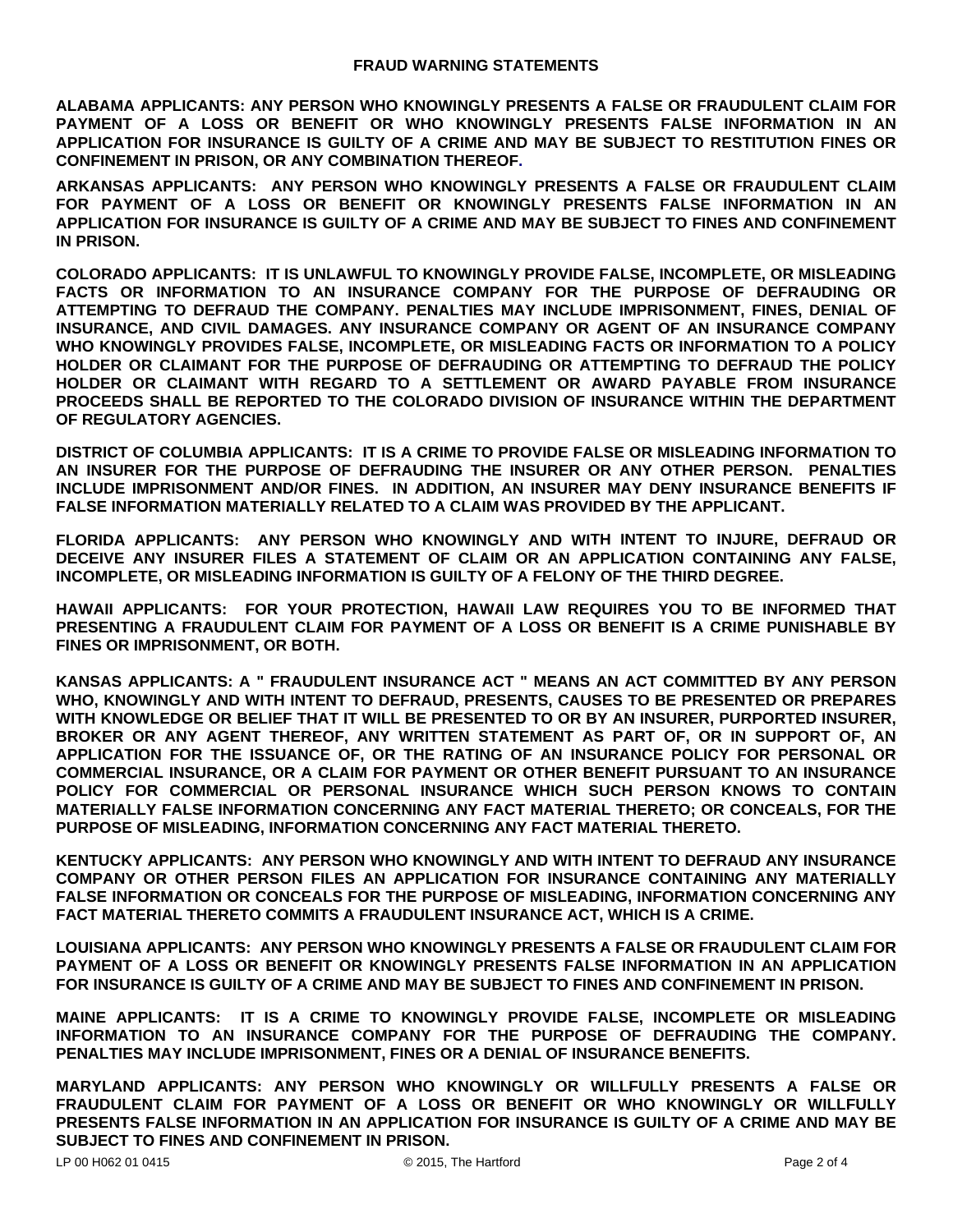**NEW HAMPSHIRE APPLICANTS: ANY PERSON WHO KNOWINGLY AND WITH INTENT TO INJURE, DECEIVE, DEFRAUD ANY INSURER OR OTHER PERSON FILES AN APPLICATION OR A CLAIM CONTAINING ANY FALSE, INCOMPLETE OR MISLEADING INFORMATION OR CONCEALS INFORMATION CONCERNING ANY MATERIAL FACT COMMITS INSURANCE FRAUD, WHICH IS A CRIME AND SUBJECTS SUCH PERSON TO CRIMINAL AND CIVIL PENALTIES.** 

**NEW JERSEY APPLICANTS: ANY PERSON WHO INCLUDES ANY FALSE OR MISLEADING INFORMATION ON AN APPLICATION FOR AN INSURANCE POLICY IS SUBJECT TO CRIMINAL AND CIVIL PENALTIES.** 

**NEW MEXICO APPLICANTS: ANY PERSON WHO KNOWINGLY PRESENTS A FALSE OR FRAUDULENT CLAIM FOR PAYMENT OF A LOSS OR BENEFIT OR KNOWINGLY PRESENTS FALSE INFORMATION IN AN APPLICATION FOR INSURANCE IS GUILTY OF A CRIME AND MAY BE SUBJECT TO CIVIL FINES AND CRIMINAL PENALTIES.** 

**OHIO APPLICANTS: ANY PERSON WHO, WITH INTENT TO DEFRAUD OR KNOWING THAT HE IS FACILITATING A FRAUD AGAINST AN INSURER, SUBMITS AN APPLICATION OR FILES A CLAIM CONTAINING A FALSE OR DECEPTIVE STATEMENT IS GUILTY OF INSURANCE FRAUD.** 

**OKLAHOMA APPLICANTS: WARNING: ANY PERSON WHO KNOWINGLY, AND WITH INTENT TO INJURE, DEFRAUD OR DECEIVE ANY INSURER, MAKES ANY CLAIM FOR THE PROCEEDS OF AN INSURANCE POLICY CONTAINING ANY FALSE, INCOMPLETE OR MISLEADING INFORMATION IS GUILTY OF A FELONY.** 

**OREGON APPLICANTS: ANY PERSON WHO KNOWINGLY AND WITH INTENT TO DEFRAUD OR SOLICIT ANOTHER TO DEFRAUD AN INSURER: (1) BY SUBMITTING AN APPLICATION OR; (2) FILING A CLAIM CONTAINING A FALSE STATEMENT AS TO ANY MATERIAL FACT MAY BE VIOLATING STATE LAW.** 

**PENNSYLVANIA APPLICANTS: ANY PERSON WHO KNOWINGLY AND WITH INTENT TO DEFRAUD ANY INSURANCE COMPANY OR OTHER PERSON FILES AN APPLICATION FOR INSURANCE OR STATEMENT OF CLAIM CONTAINING ANY MATERIALLY FALSE INFORMATION OR CONCEALS FOR THE PURPOSE OF MISLEADING, INFORMATION CONCERNING ANY FACT MATERIAL THERETO COMMITS A FRAUDULENT INSURANCE ACT, WHICH IS A CRIME AND SUBJECTS SUCH PERSON TO CRIMINAL AND CIVIL PENALTIES.** 

**PUERTO RICO APPLICANTS: ANY PERSON WHO KNOWINGLY AND WITH INTENT TO DEFRAUD AN INSURANCE COMPANY PRESENTS FALSE INFORMATION IN AN INSURANCE APPLICATION, OR PRESENTS, HELPS, OR CAUSES THE PRESENTATION OF A FRAUDULENT CLAIM FOR THE PAYMENT OF A LOSS OR ANY OTHER BENEFIT, OR PRESENTS MORE THAN ONE CLAIM FOR THE SAME DAMAGE OR LOSS, SHALL INCUR A FELONY AND, UPON CONVICTION, SHALL BE SANCTIONED FOR EACH VIOLATION WITH THE PENALTY OF A FINE OF NOT LESS THAN FIVE THOUSAND (5,000) DOLLARS AND NOT MORE THAN TEN THOUSAND (10,000) DOLLARS, OR A FIXED TERM OF IMPRISONMENT FOR THREE (3) YEARS, OR BOTH PENALTIES. IF AGGRAVATED CIRCUMSTANCES PREVAIL, THE FIXED ESTABLISHED IMPRISONMENT MAY BE INCREASED TO A MAXIMUM OF FIVE (5) YEARS; IF EXTENUATING CIRCUMSTANCES PREVAIL, IT MAY BE REDUCED TO A MINIMUM OF TWO (2) YEARS.** 

**RHODE ISLAND APPLICANTS: "ANY PERSON WHO KNOWINGLY PRESENTS A FALSE OR FRAUDULENT CLAIM FOR PAYMENT OF A LOSS OR BENEFIT OR KNOWINGLY PRESENTS FALSE INFORMATION IN AN APPLICATION FOR INSURANCE IS GUILTY OF A CRIME AND MAY BE SUBJECT TO FINES AND CONFINEMENT IN PRISON."** 

**TENNESSEE APPLICANTS: IT IS A CRIME TO KNOWINGLY PROVIDE FALSE, INCOMPLETE OR MISLEADING INFORMATION TO AN INSURANCE COMPANY FOR THE PURPOSE OF DEFRAUDING THE COMPANY. PENALTIES INCLUDE IMPRISONMENT, FINES AND DENIAL OF INSURANCE BENEFITS.** 

**VIRGINIA APPLICANTS: IT IS A CRIME TO KNOWINGLY PROVIDE FALSE, INCOMPLETE OR MISLEADING INFORMATION TO AN INSURANCE COMPANY FOR THE PURPOSE OF DEFRAUDING THE COMPANY. PENALTIES INCLUDE IMPRISONMENT, FINES AND DENIAL OF INSURANCE BENEFITS.**